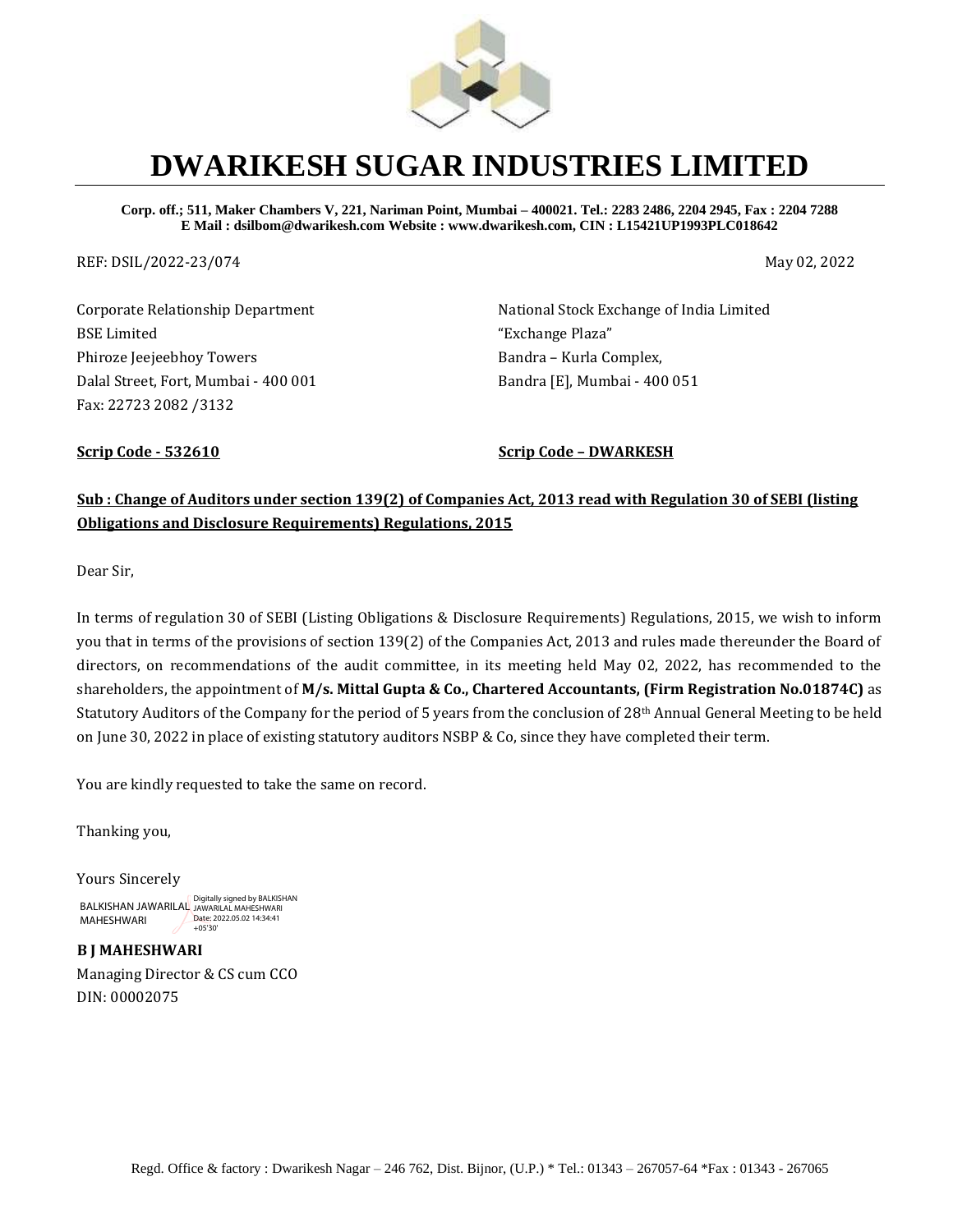\_\_\_\_\_\_\_\_\_\_\_\_\_\_\_\_\_\_\_\_\_\_\_\_\_\_\_\_\_\_\_\_\_\_\_\_\_\_\_\_\_\_\_\_\_\_\_\_\_\_\_\_\_\_\_\_\_\_\_\_\_\_\_\_\_\_\_\_\_\_\_\_\_\_\_\_\_\_\_\_\_\_\_\_\_

### **BRIEF PROFILE**

| 1)                               | <b>Name of the Firm</b>       | <b>MITTAL GUPTA &amp; CO.</b>                                                                              |  |
|----------------------------------|-------------------------------|------------------------------------------------------------------------------------------------------------|--|
| <b>Address Head Office</b><br>2) |                               | 14-Ratan Mahal, 15/197-Civil Lines, Kanpur,<br>Ph.No.0512-2303234, 2303235,4009111<br>Email-mgco@mgcoca.in |  |
|                                  | <b>Address Branch Offices</b> | i) Sector 15, House No. 15, Indra Nagar Lucknow,<br>Ph.No.0522-4022954, 9415083955                         |  |
|                                  |                               | ii) 305 Kusal Bazar 32-33 Nehru Place New Delhi-110019                                                     |  |
| 3)                               | <b>Constitution</b>           | Partnership Firm                                                                                           |  |
| 4)                               | Date of Establishment         | 01.08.1982 (Forty Years)                                                                                   |  |

**5) Name of the Partners Membership No. Association with Other Qualification**

|      |                          | of ICAI | the firm |                       |
|------|--------------------------|---------|----------|-----------------------|
|      | FCA Akshay K. Gupta      | 070744  | 40 years |                       |
| ii)  | FCA Ajay K. Rastogi      | 071426  | 36 years | <b>DISA</b>           |
| iii) | FCA Pankaj Agarwal       | 071423  | 34 years | Certificate course on |
|      |                          |         |          | Ind AS from ICAI      |
| iv)  | FCA Bihari Lal Gupta     | 073794  | 33 years |                       |
| V)   | FCA Alok Tandon          | 074793  | 28 years | <b>DISA</b>           |
| vi)  | FCA Richa Agrawal        | 096414  | 11 years | <b>DISA</b>           |
| vii) | <b>FCADinesh K Nigam</b> | 414272  | 11 years |                       |

### **6) Staff Strength :**

| No. of Audit Support Persons      | (Thirty-Two) |
|-----------------------------------|--------------|
| ii) $\vert$ No. of C.A's Employed | $01$ (One)   |

| Name of C.A.  | <b>Qualification</b> | <b>Membership No.</b> | <b>Specify Qualification</b><br>of CISA/DISA/ISA |
|---------------|----------------------|-----------------------|--------------------------------------------------|
| Rajiv Krishna | ACA                  | 071228                | - -                                              |

#### **7) Experience in brief**

| <b>Statutory Central Audit of Banks</b> |       | State Bank of India            |
|-----------------------------------------|-------|--------------------------------|
|                                         | (ii)  | Indian Overseas Bank           |
|                                         | (iii) | United Bank of India           |
|                                         | (iv)  | State Bank of Patiala          |
|                                         | (v)   | <b>State Bank of Hyderabad</b> |
|                                         |       |                                |

| <b>Statutory Audit and Consultancy of</b> |       | Dhampur Sugar Mills Limited   |
|-------------------------------------------|-------|-------------------------------|
| Large Corporates                          | (ii)  | Simbhaoli Sugar Mills Limited |
|                                           | (iii) | L H Sugar Factories Limited   |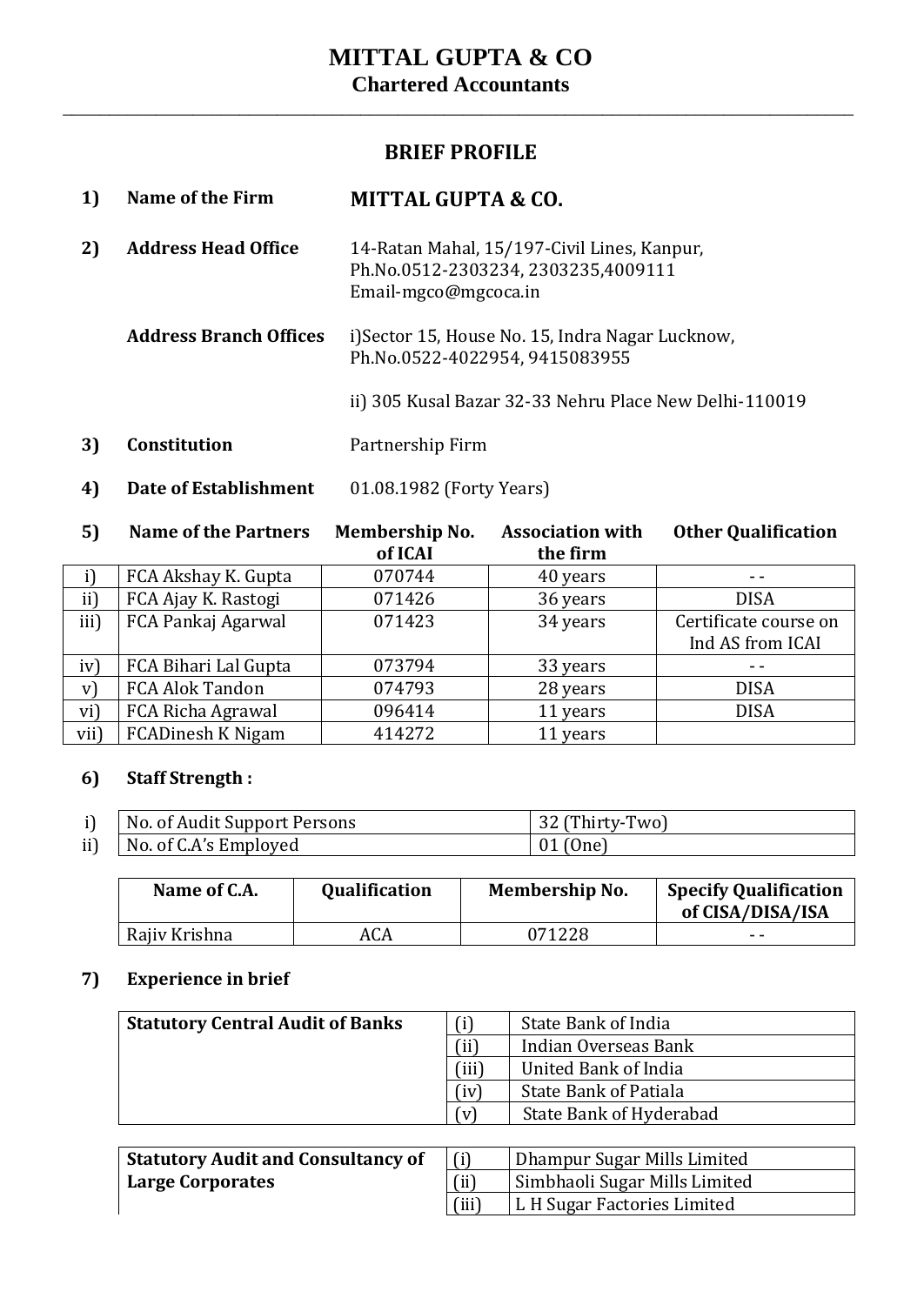## **MITTAL GUPTA & CO Chartered Accountants**

\_\_\_\_\_\_\_\_\_\_\_\_\_\_\_\_\_\_\_\_\_\_\_\_\_\_\_\_\_\_\_\_\_\_\_\_\_\_\_\_\_\_\_\_\_\_\_\_\_\_\_\_\_\_\_\_\_\_\_\_\_\_\_\_\_\_\_\_\_\_\_\_\_\_\_\_\_\_\_\_\_\_\_\_\_

|                                  | (iv)   | <b>IK Techosoft Limited</b>                |
|----------------------------------|--------|--------------------------------------------|
|                                  | (v)    | Dwarikesh Sugar Industries Limited         |
|                                  | (vi)   | K M Sugar Mills Limited                    |
|                                  | (vii)  | Goldie Masale Group Kanpur                 |
|                                  | (viii) | My Car P Limited Kanpur and Pune           |
|                                  | (ix)   | Kailash Motors Kanpur                      |
|                                  | (x)    | Kailash Vahan Udyog Limited Pune And       |
|                                  |        | Bangalore                                  |
|                                  | (xi)   | <b>Standard Surfactants Limited</b>        |
|                                  | (xii)  | Commercial Motors Group Jabalpur           |
|                                  | (xiii) | <b>MKU Limited</b>                         |
|                                  |        |                                            |
| Experience in Statutory Audit of | (i)    | <b>Bharat Electronics Limited</b>          |
| <b>Government Companies:</b>     |        |                                            |
|                                  |        |                                            |
|                                  | (ii)   | Northern Coalfields Limited                |
|                                  |        |                                            |
|                                  | (iii)  | <b>Central UP Gases Limited</b>            |
|                                  |        | Bharat Sanchar Nigam Limited UP East       |
|                                  | (iv)   |                                            |
|                                  | (v)    | <b>Scooters India Limited</b>              |
|                                  |        |                                            |
|                                  | (vi)   | Indian Telephone Industries Rae Bareilly   |
|                                  | (vii)  | <b>UPTRON</b>                              |
|                                  | (viii) | <b>PICUP</b>                               |
|                                  | (ix)   | <b>U.P.State Power Corporation Limited</b> |
|                                  | (x)    | UP Vidyut Utpadan Nigam Limited            |
|                                  | (xi)   | U.P.Bhumi Sudhar Nigam Limited             |
|                                  | (xii)  | <b>U.P.State Aids Control Society</b>      |
|                                  | (xiii) | <b>U.P. Exports Corporation Limited</b>    |
|                                  |        |                                            |
| Other areas of experience        | (i)    | <b>Income Tax</b>                          |
|                                  | (ii)   | <b>SEBI and Corporate Laws</b>             |
|                                  | (iii)  | <b>Management and Financial Advisors</b>   |